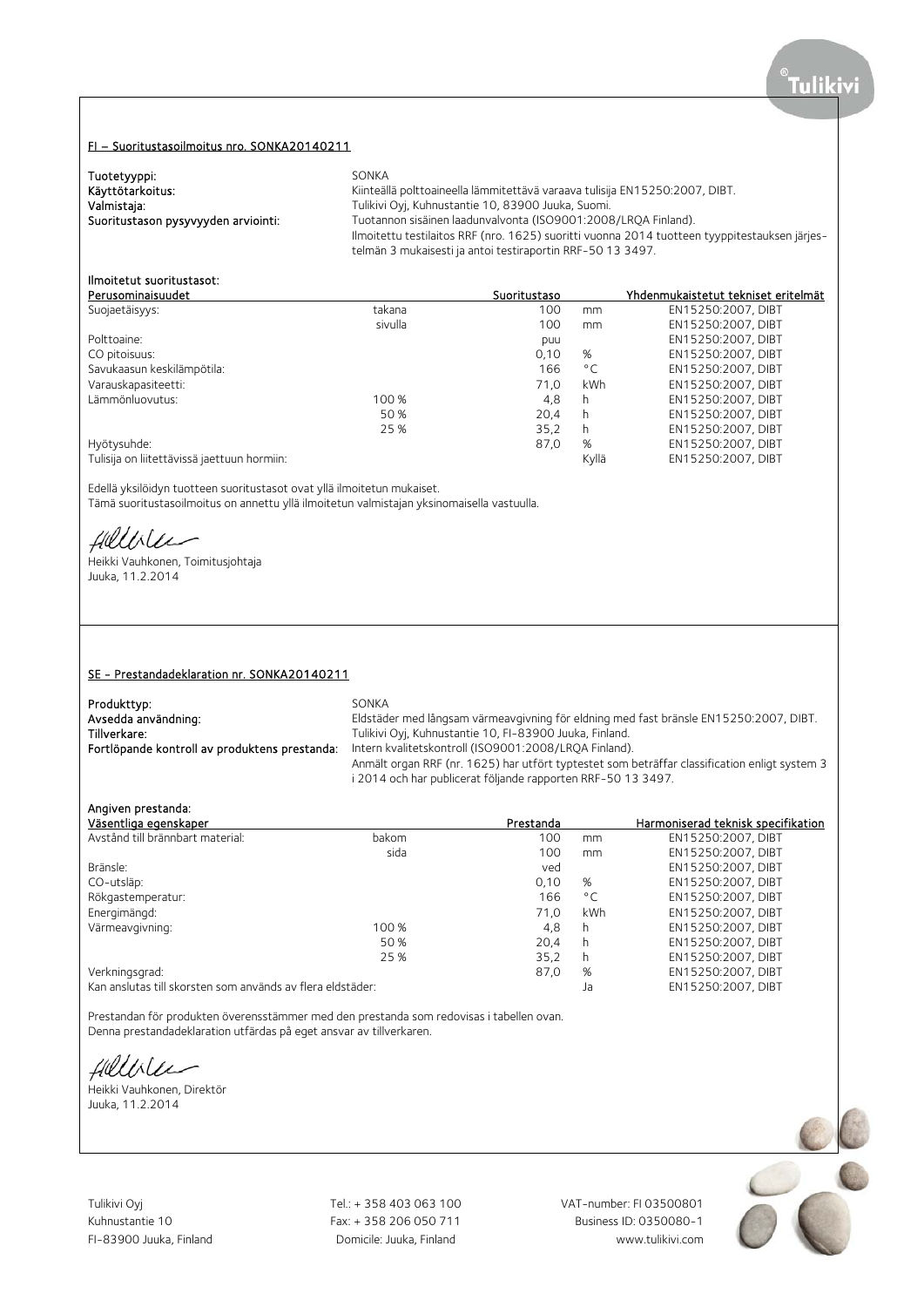#### EN - Declaration of Performance nr. SONKA20140211

| Product type:                             | SONKA                                                                                      |
|-------------------------------------------|--------------------------------------------------------------------------------------------|
| Intended use:                             | Slow heat release appliance fired by solid fuel EN15250:2007, DIBT.                        |
| Manufacturer:                             | Tulikivi Oyj, Kuhnustantie 10, FI-83900 Juuka, Finland.                                    |
| Verification of constancy of performance: | Internal quality control (ISO9001:2008/LRQA Finland).                                      |
|                                           | The notified laboratory RRF (nr. 1625) performed the determination of the product type on  |
|                                           | the basis of type testing under system 3 in the year 2014 and issued test report RRF-50 13 |
|                                           | 3497.                                                                                      |

### Declared performance:

| <b>Essential Characteristics</b>                                |       | Performance |              | Harmonized technical specification |
|-----------------------------------------------------------------|-------|-------------|--------------|------------------------------------|
| Distance to combustible materials:                              | rear  | 100         | mm           | EN15250:2007. DIBT                 |
|                                                                 | sides | 100         | mm           | EN15250:2007, DIBT                 |
| Fuel types:                                                     |       | firewood    |              | EN15250:2007, DIBT                 |
| CO emissions:                                                   |       | 0.10        | %            | EN15250:2007, DIBT                 |
| Max. flue gas temperature:                                      |       | 166         | $^{\circ}$ C | EN15250:2007, DIBT                 |
| Thermal storage capacity:                                       |       | 71.0        | kWh          | EN15250:2007. DIBT                 |
| Heat output:                                                    | 100 % | 4,8         | h            | EN15250:2007, DIBT                 |
|                                                                 | 50 %  | 20.4        | h            | EN15250:2007, DIBT                 |
|                                                                 | 25 %  | 35,2        | h            | EN15250:2007, DIBT                 |
| Energy efficiency:                                              |       | 87,0        | %            | EN15250:2007, DIBT                 |
| Connection of multiple fireplaces on shared flue pipe possible: |       |             | Yes          | EN15250:2007. DIBT                 |

The performance of the product is in conformity with the above declared performance. This declaration of performance is issued under the sole responsibility of the manufacturer.

fillilee

Heikki Vauhkonen, Managing Director Juuka, 11.2.2014

#### DE – Leistungserklärung Nr. SONKA20140211

| Produkttyp:                             | SONKA                                                                                    |
|-----------------------------------------|------------------------------------------------------------------------------------------|
| Vorgesehener Verwendungszweck:          | Speicherfeuerstätte für feste Brennstoffe EN15250:2007, DIBT.                            |
| Hersteller:                             | Tulikivi Oyj, Kuhnustantie 10, FI-83900 Juuka, Finnland.                                 |
| Überprüfung der Leistungsbeständigkeit: | Interne Qualitätskontrolle (ISO9001:2008/LRQA Finnland).                                 |
|                                         | Die notifizierte Stelle RRF (Nr. 1625) hat die Typprüfung nach dem System 3 im Jahr 2014 |
|                                         | durchgeführt und folgenden Testreport ausgestellt: RRF-50 13 3497.                       |

# Erklärte Leistung:

| Wesentliche Merkmale                                       |          | Leistung  |              | Harmonisierte technische Spezifikation |
|------------------------------------------------------------|----------|-----------|--------------|----------------------------------------|
| Abstand zu brennbaren Bauteilen:                           | hinten   | 100       | mm           | EN15250:2007, DIBT                     |
|                                                            | seitlich | 100       | mm           | EN15250:2007, DIBT                     |
| Brennstoff:                                                |          | Brennholz |              | EN15250:2007, DIBT                     |
| CO Emissionen:                                             |          | 0.10      | %            | EN15250:2007, DIBT                     |
| Abgastemperatur:                                           |          | 166       | $^{\circ}$ C | EN15250:2007. DIBT                     |
| Gespeicherte Energie:                                      |          | 71.0      | kWh          | EN15250:2007, DIBT                     |
| Wärmeabgabe:                                               | 100 %    | 4,8       | h            | EN15250:2007, DIBT                     |
|                                                            | 50 %     | 20.4      | h            | EN15250:2007. DIBT                     |
|                                                            | 25 %     | 35,2      | h            | EN15250:2007, DIBT                     |
| Wirkungsgrad:                                              |          | 87,0      | %            | EN15250:2007, DIBT                     |
| Für Mehrfachbelegung auf gemeinsamen Schornstein geeignet: |          |           | Ja           | EN15250:2007. DIBT                     |

Die Leistung des Produkts entspricht der oben erklärten Leistung. Verantwortlich für die Erstellung dieser Leistungserklärung ist allein der Hersteller.

fillble

Heikki Vauhkonen, Geschäftsleiter Juuka, 11.2.2014

Tulikivi Oyj Tel.: + 358 403 063 100 VAT-number: FI 03500801

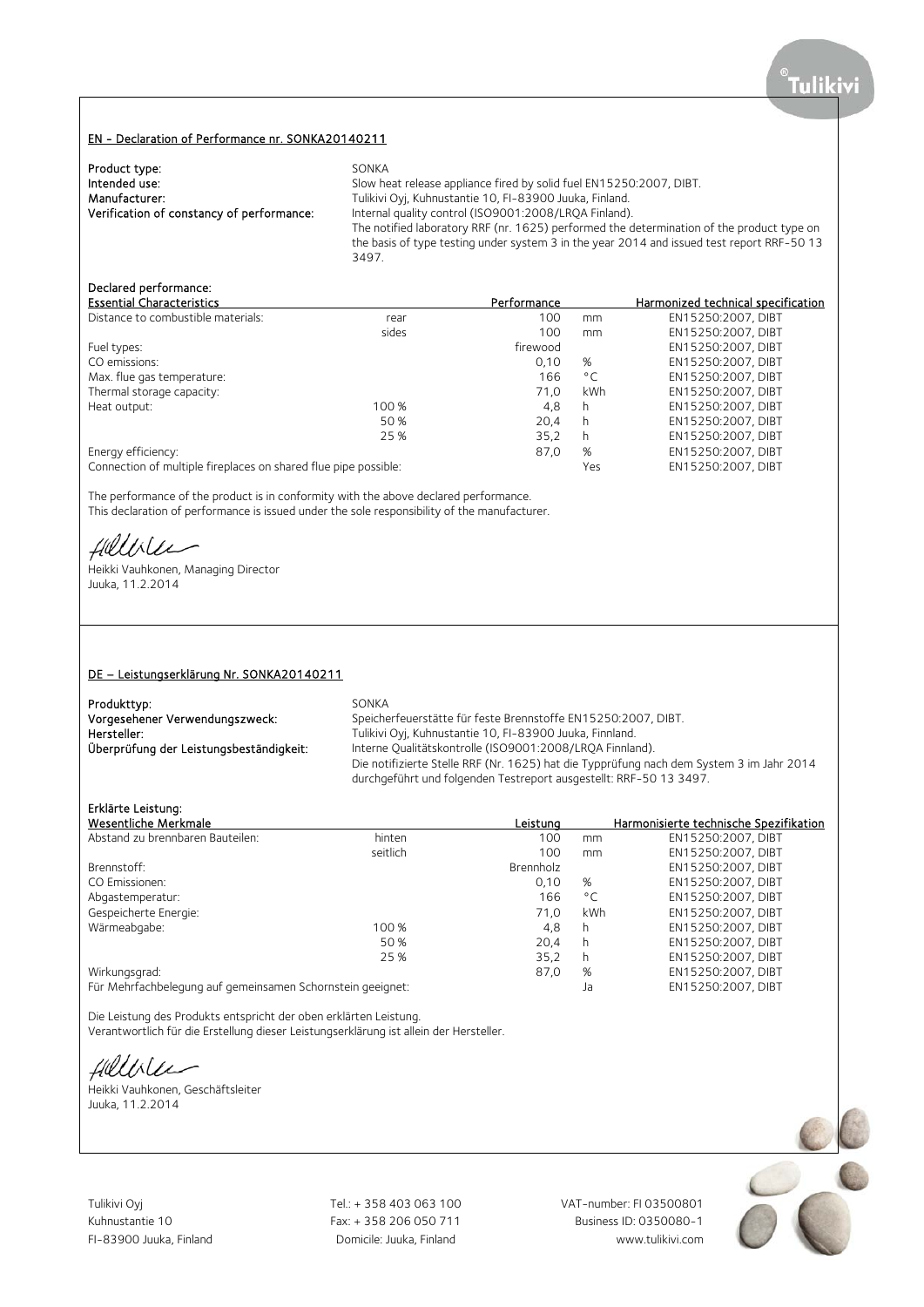#### FR - Déclaration des performances no. SONKA20140211

| Type de produit:<br>Usage prévu:<br>DIBT.    | SONKA<br>Poêle-cheminée à accumulation de chaleur faisant appel à un combustible EN15250:2007,                                                                                            |
|----------------------------------------------|-------------------------------------------------------------------------------------------------------------------------------------------------------------------------------------------|
| Fabricant:                                   | Tulikivi Oyj, Kuhnustantie 10, FI-83900 Juuka, Finlande.                                                                                                                                  |
| Evaluation de la stabilité des performances: | Contrôle de qualité interne (ISO9001:2008/LRQA Finlande).                                                                                                                                 |
|                                              | Le laboratoire d'essais notifié RRF (no. 1625) a effectué la détermination du produit type sur<br>la base d'essais de type système 3 en 2014 et a issu le rapport de test RRF-50 13 3497. |

# Performances déclarées:

| Fel I UI III di ICES decidi ees.                |         |              |              |                                       |
|-------------------------------------------------|---------|--------------|--------------|---------------------------------------|
| Caractéristiques essentielles                   |         | Performances |              | Spécifications techniques harmonisées |
| Distance aux éléments structurels inflammables: | arrière | 100          | mm           | EN15250:2007. DIBT                    |
|                                                 | côtés   | 100          | mm           | EN15250:2007, DIBT                    |
| Combustible:                                    |         | bois         |              | EN15250:2007, DIBT                    |
| Émissions de CO:                                |         | 0.10         | %            | EN15250:2007, DIBT                    |
| Température des gaz évacués:                    |         | 166          | $^{\circ}$ C | EN15250:2007, DIBT                    |
| Energie stockée:                                |         | 71.0         | kWh          | EN15250:2007. DIBT                    |
| Restitution thermique:                          | 100 %   | 4.8          | h            | EN15250:2007, DIBT                    |
|                                                 | 50 %    | 20.4         | h            | EN15250:2007, DIBT                    |
|                                                 | 25 %    | 35.2         | h            | EN15250:2007. DIBT                    |
| Rendement:                                      |         | 87,0         | %            | EN15250:2007. DIBT                    |
|                                                 |         |              |              |                                       |

Raccordement possible à une cheminée s'utilisant pour plusieurs appareils de chauffage: Oui EN15250:2007, DIBT

Les performances du produit sont conformes aux performances déclarées indiquées en haut. La présente déclaration des performances est établie sous la seule responsabilité du fabricant.

fillisee

Heikki Vauhkonen, Directeur Général Juuka, 11.2.2014

#### NL - Prestatieverklaring nr. SONKA20140211

| Producttype:                               | SONKA                                                                                   |
|--------------------------------------------|-----------------------------------------------------------------------------------------|
| Beoogd gebruik:                            | Accumulerende toestelle gestookt met vaste brandstof EN15250:2007, DIBT.                |
| Fabrikant:                                 | Tulikivi Oyj, Kuhnustantie 10, FI-83900 Juuka, Finland.                                 |
| Verificatie van de prestatiebestendigheid: | Interne kwaliteitscontrole (ISO9001:2008/LRQA Finland).                                 |
|                                            | De genotificeerde testlaboratorium RRF (nr. 1625) heeft de typetest uitgevoerd op basis |
|                                            | van testen uitgevoerd volgens systeem 3 in 2014 met testverslag RRF-50 13 3497 als re-  |
|                                            | sultaat.                                                                                |

## Aangegeven prestatie:

| Essentiële kenmerken                    |            | Prestaties |              | Geharmoniseerde technische specificatie |
|-----------------------------------------|------------|------------|--------------|-----------------------------------------|
| Afstand tot brandbare constructiedelen: | achterkant | 100        | mm           | EN15250:2007, DIBT                      |
|                                         | zijkant    | 100        | mm           | EN15250:2007, DIBT                      |
| Brandstof:                              |            | hout       |              | EN15250:2007, DIBT                      |
| CO-emissies:                            |            | 0.10       | %            | EN15250:2007, DIBT                      |
| Rookgastemperatuur:                     |            | 166        | $^{\circ}$ C | EN15250:2007. DIBT                      |
| Hoeveelheid energie:                    |            | 71.0       | kWh          | EN15250:2007, DIBT                      |
| Warmteafgifte:                          | 100 %      | 4.8        | h            | EN15250:2007, DIBT                      |
|                                         | 50 %       | 20.4       | h            | EN15250:2007, DIBT                      |
|                                         | 25 %       | 35.2       | h            | EN15250:2007. DIBT                      |
| Rendement:                              |            | 87,0       | %            | EN15250:2007, DIBT                      |

Kan worden aangesloten op een door meerdere verwarmingstoestellen gebruikt rookkanaal: Ja EN15250:2007, DIBT

De prestaties van het product voldoen aan de hierboven vermelde prestatieverklaringen.

Deze prestatieverklaring is verstrekt onder de exclusieve verantwoordelijkheid van de fabrikant.

fillilee

Heikki Vauhkonen, Directeur Juuka, 11.2.2014

Tulikivi Oyj Tel.: + 358 403 063 100 VAT-number: FI 03500801

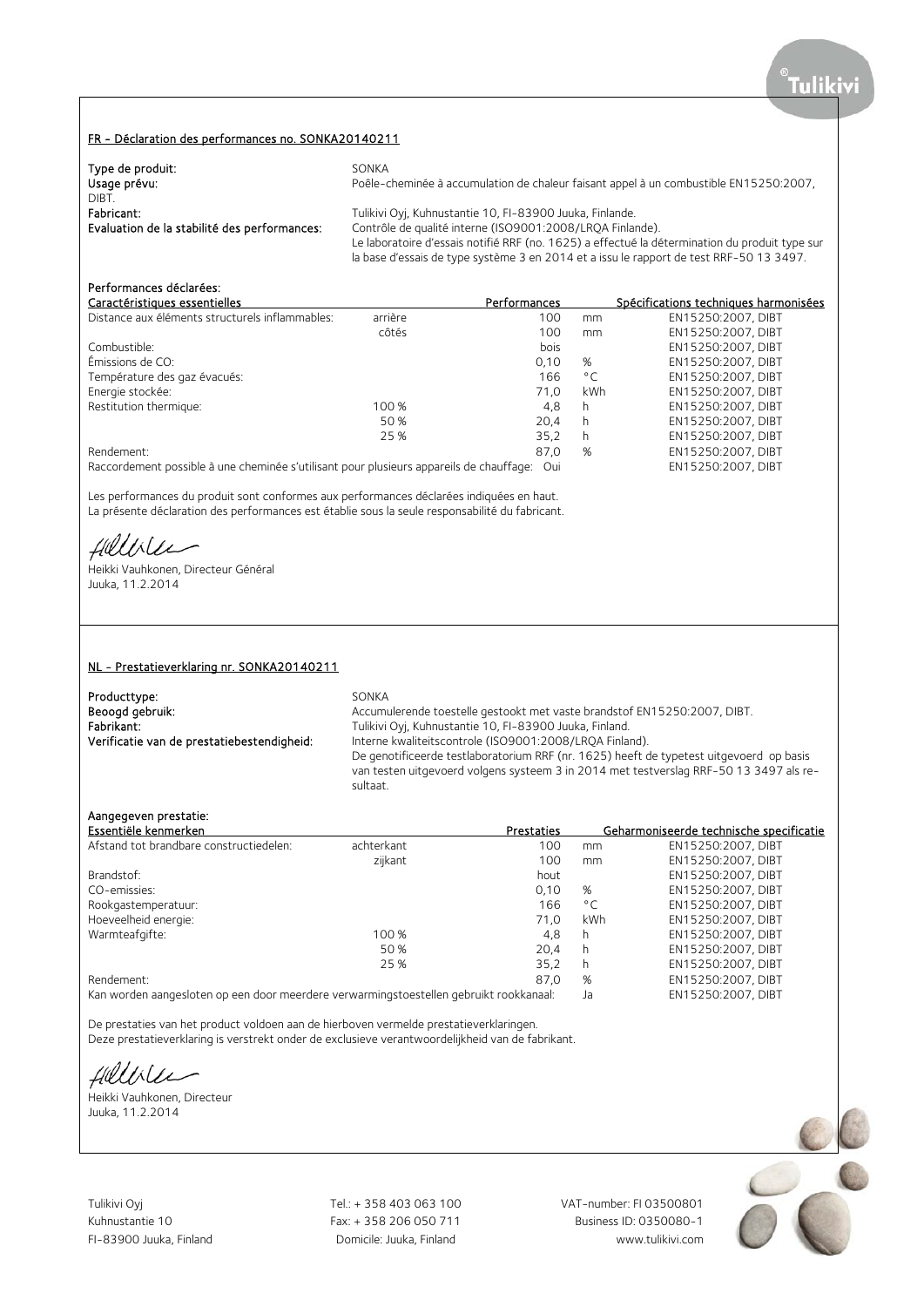## IT - Dichiarazione di prestazione nro. SONKA20140211

| Prodotto - tipo:                                | SONKA                                                                                                                                                                 |
|-------------------------------------------------|-----------------------------------------------------------------------------------------------------------------------------------------------------------------------|
| Uso previsto:                                   | Apparecchi domestici a lento rilascio di calore alimentati a combustibili EN15250:2007, DIBT.                                                                         |
| Fabbricante:                                    | Tulikivi Oyj, Kuhnustantie 10, FI-83900 Juuka, Finlandia.                                                                                                             |
| Verificazione della costanza della prestazione: | Controllo di qualità interno (ISO9001:2008/LROA Finlandia).                                                                                                           |
|                                                 | L'organismo notificato RRF (nro. 1625) ha effettuato le prove di tipo secondo il sistema 3 nel<br>2014 e ha rilasciato la sequente rapporto di prova: RRF-50 13 3497. |

# Prestazione dichiarata:

| Caratteristiche essenziali                                                                                     |       | Prestazione |              | Documento di riferimento |
|----------------------------------------------------------------------------------------------------------------|-------|-------------|--------------|--------------------------|
| Distanza dei materiali infiammabili:                                                                           | retro | 100         | mm           | EN15250:2007, DIBT       |
|                                                                                                                | lato  | 100         | mm           | EN15250:2007, DIBT       |
| Combustibile:                                                                                                  |       | legna       |              | EN15250:2007, DIBT       |
| Emissioni CO:                                                                                                  |       | 0.10        | %            | EN15250:2007. DIBT       |
| Temperatura dei gas in uscita:                                                                                 |       | 166         | $^{\circ}$ C | EN15250:2007, DIBT       |
| Energia accumulata:                                                                                            |       | 71.0        | kWh          | EN15250:2007, DIBT       |
| Rilascio del calore:                                                                                           | 100%  | 4.8         | h            | EN15250:2007, DIBT       |
|                                                                                                                | 50%   | 20.4        | h            | EN15250:2007, DIBT       |
|                                                                                                                | 25%   | 35.2        | h            | EN15250:2007, DIBT       |
| Rendimento:                                                                                                    |       | 87.0        | %            | EN15250:2007, DIBT       |
| المقصصص والمحمئين المراقص ومستصف استرزاحات المقصصانين المتسمس بالمستحدث والمستحدث والمسامح والمستحدث والمقطاري |       |             |              | FUSEDED ON THE           |

Adatta per essere collegata a una canna fumaria utilizzata da vari apparecchi di riscaldamento: Si EN15250:2007, DIBT

La prestazione del prodotto conforme alla prestazione dichiarata sopra.

Si rilascia la presente dichiarazione di prestazione sotto la responsabilità esclusiva del fabbricante.

Hillblu

Heikki Vauhkonen, Direttore Juuka, 11.2.2014

#### ET - Toimivusdeklaratsioon nr. SONKA20140211

| Tootetüüp:                                | SONKA                                                                                 |
|-------------------------------------------|---------------------------------------------------------------------------------------|
| Ettenähtud kasutusotstarve:               | Tahke kütusega köetav soojustsalvestav küttekolle EN15250:2007, DIBT.                 |
| Tootja:                                   | Tulikivi Oyi, Kuhnustantie 10, FI-83900 Juuka, Soome.                                 |
| Toimivuse püsivuse kontrollimise süsteem: | Sisemine kvaliteedikontroll (ISO9001:2008/LROA Soome).                                |
|                                           | Teavitatud asutus RRF (nr. 1625) on juhatanud tüübihindamine pärast süsteemi 3 aastal |
|                                           | 2014 a on välja andnud järgmise testraporti RRF-50 13 3497.                           |

#### Deklareeritud toimivus:

| Põhiomadused                                                         |        | Toimivus |              | Ühtlustatud tehniline kirjeldus |
|----------------------------------------------------------------------|--------|----------|--------------|---------------------------------|
| Kaugus põlevast materjalist konstruktsioonidest:                     | taga   | 100      | mm           | EN15250:2007, DIBT              |
|                                                                      | kõrval | 100      | mm           | EN15250:2007. DIBT              |
| Kütus:                                                               |        | puu      |              | EN15250:2007. DIBT              |
| Põlemissaaduste CO sisaldus:                                         |        | 0,10     | %            | EN15250:2007, DIBT              |
| Väljuva gaasi temperatuur:                                           |        | 166      | $^{\circ}$ C | EN15250:2007. DIBT              |
| Salvestatud energiahulk:                                             |        | 71.0     | kWh          | EN15250:2007, DIBT              |
| Soojuse eraldumine:                                                  | 100%   | 4,8      | h            | EN15250:2007, DIBT              |
|                                                                      | 50%    | 20.4     | h            | EN15250:2007, DIBT              |
|                                                                      | 25%    | 35.2     | h            | EN15250:2007, DIBT              |
| Kasutegur:                                                           |        | 87.0     | %            | EN15250:2007, DIBT              |
| Sobib ühendamiseks mitme küttekolde poolt kasutatava korstnalõõriga: |        |          | Ja           | EN15250:2007, DIBT              |

Toote toimivus on kooskõlas ülalosutatud deklareeritud toimivusega. Käesolev toimivusdeklaratsioon on välja antud tootja ainuvastutusel.

fillbler

Heikki Vauhkonen, Tegevdirektor Juuka, 11.2.2014

Tulikivi Oyj Tel.: + 358 403 063 100 VAT-number: FI 03500801

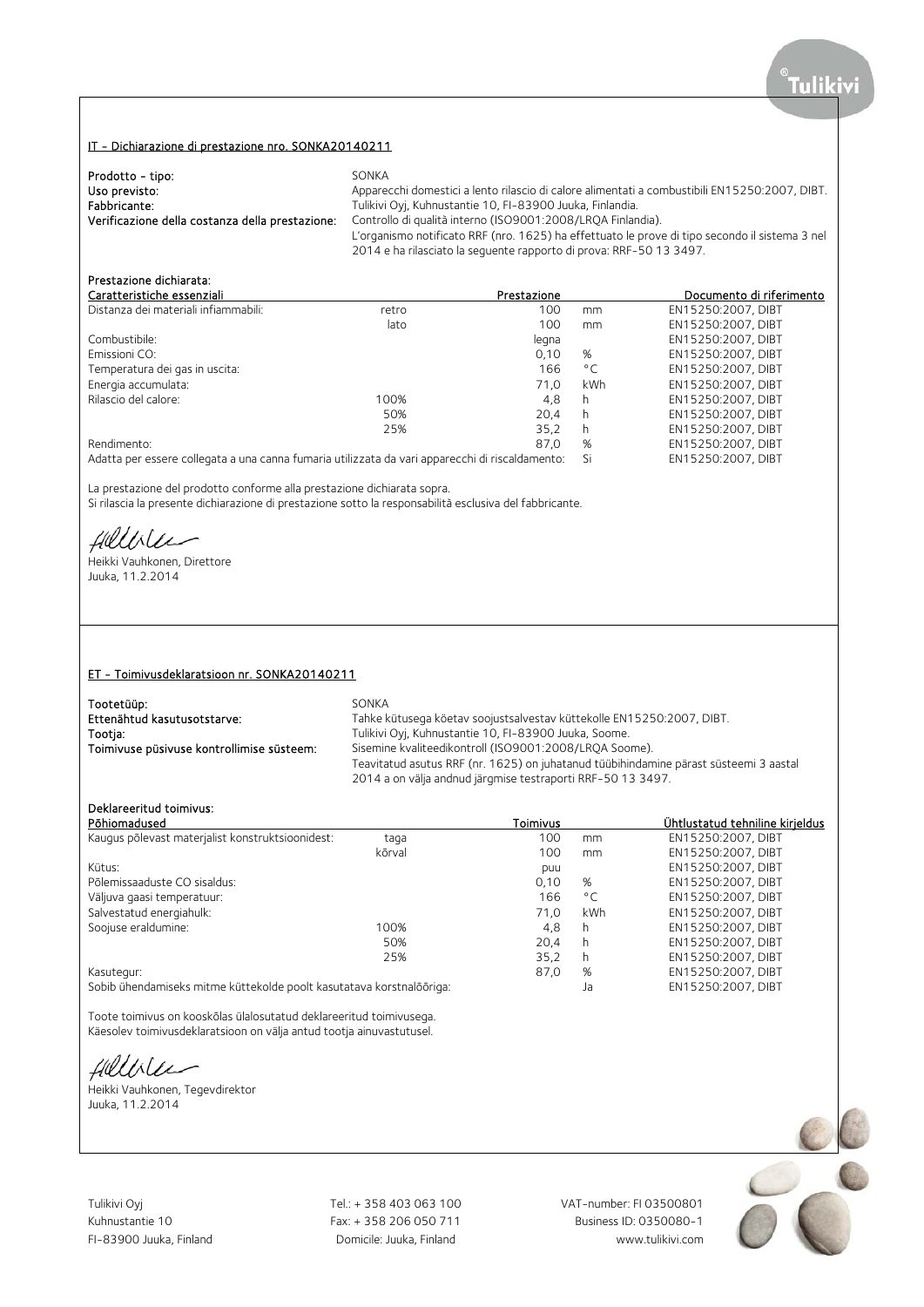## LT - Eksploatacinių savybių deklaraciją nr. SONKA20140211

| Produkto tipas: | SONKA                                                                                                   |
|-----------------|---------------------------------------------------------------------------------------------------------|
| Paskirtis:      | Lėtai šilumą išskiriantys kietuoju kuru kūrenami buitiniai šildytuvai EN15250:2007, DIBT.               |
| Gamintojas:     | Tulikivi Oyi, Kuhnustantie 10, FI-83900 Juuka, Suomija.                                                 |
|                 | Nuolatinis eksploatacinių savybių sertifikavimas: Vidaus kokybės kontrolės (ISO9001:2008/LRQA Suomija). |
|                 | Notifikuotoji sertifikavimo įstaiga RRF (nr. 1625) atliko testą pagal sistemą 3 metais 2014 ir          |
|                 | išdavė sertifikatą RRF-50 13 3497.                                                                      |

# Deklaruojamos eksploatacinės savybės:

| Svarbiausios charakteristikos                         |                      | Eksploatacinės savybės |              | <u>Darnioii techninė specifikacija</u> |
|-------------------------------------------------------|----------------------|------------------------|--------------|----------------------------------------|
| Atstumas iki degiųjų medžiagų:                        | nuo galinės sienelės | 100                    | mm           | EN15250:2007. DIBT                     |
|                                                       | iš šono              | 100                    | mm           | EN15250:2007, DIBT                     |
| Kuro rūšis:                                           |                      | malkos                 |              | EN15250:2007, DIBT                     |
| Emisija CO:                                           |                      | 0.10                   | %            | EN15250:2007, DIBT                     |
| Išmetamų dujų į dūmtraukį temperatūra:                |                      | 166                    | $^{\circ}$ C | EN15250:2007, DIBT                     |
| Kaupiamoji energija:                                  |                      | 71.0                   | kWh          | EN15250:2007, DIBT                     |
| Šildymo galingumas:                                   | 100 %                | 4,8                    | h            | EN15250:2007, DIBT                     |
|                                                       | 50 %                 | 20.4                   | h            | EN15250:2007. DIBT                     |
|                                                       | 25 %                 | 35.2                   | h            | EN15250:2007, DIBT                     |
| Naudingumo koeficientas:                              |                      | 87,0                   | %            | EN15250:2007, DIBT                     |
| Keletos krosnių pajungimas į vieną dūmtraukį-galimas: |                      |                        | Taip         | EN15250:2007, DIBT                     |

Produkto eksploatacinės savybės atitinka deklaruotas eksploatacines savybes. Ši eksploatacinių savybių deklaracija išduota tik nurodyto gamintojo atsakomybe.

Hillbler

Heikki Vauhkonen, Generalinis Direktorius Juuka, 11.2.2014

#### LV – Veiktspējas deklarācija nr. SONKA20140211

| Produkta veids:<br>Lietošanas veids: | SONKA<br>Cietā kurināmā sildiekārtas ar lēnu siltumatdevi EN15250:2007, DIBT.                 |
|--------------------------------------|-----------------------------------------------------------------------------------------------|
| Ražotājs:                            | Tulikivi Oyj, Kuhnustantie 10, FI-83900 Juuka, Somija.                                        |
| Veiktspējas snieguma pārbaude:       | Iekšēja kvalitātes pārbaude (ISO9001:2008/LRQA Somija).                                       |
|                                      | Paziņotā (notificētā) institūcija RRF (nr. 1625) veica produkta tipa noteikšanu balstoties uz |
|                                      | produkta 3. sistēmas tipa testiem 2014 gadā un tika izdots testēšanas pārskats RRF-50 13      |
|                                      | 3497.                                                                                         |

# Tehniskie rādītāji:

| Galvenie veiktspējas rādītāji                            |               | Veiktspēja     |              | Kopējā tehniskā specifkācija |
|----------------------------------------------------------|---------------|----------------|--------------|------------------------------|
| Attālums līdz degošiem materiāliem:                      | no aizmugures | 100            | mm           | EN15250:2007. DIBT           |
|                                                          | no sāniem     | 100            | mm           | EN15250:2007. DIBT           |
| Kurināmā veidi:                                          |               | malkas pagales |              | EN15250:2007, DIBT           |
| CO emisija:                                              |               | 0.10           | %            | EN15250:2007. DIBT           |
| Izplūdes gāzu temperatūra:                               |               | 166            | $^{\circ}$ C | EN15250:2007. DIBT           |
| Energoietilpība:                                         |               | 71.0           | kWh          | EN15250:2007, DIBT           |
| Siltuma jauda:                                           | 100 %         | 4.8            | h            | EN15250:2007. DIBT           |
|                                                          | 50 %          | 20.4           | h            | EN15250:2007, DIBT           |
|                                                          | 25 %          | 35,2           | h            | EN15250:2007, DIBT           |
| Lietderības koeficients:                                 |               | 87,0           | %            | EN15250:2007, DIBT           |
| Ir iespēja pievienot vairākus kamīnus pie viena dūmvada: |               |                | Jā           | EN15250:2007, DIBT           |

Produkta veiktspēja atbilst augstāk minētajiem rādītājiem.

Par šīs veiktspējas deklarācijas izsniegšanu pilnībā atbild ražotājs.

Hillble ∽

Heikki Vauhkonen, Ģenerāldirektors Juuka, 11.2.2014

Tulikivi Oyj Tel.: + 358 403 063 100 VAT-number: FI 03500801

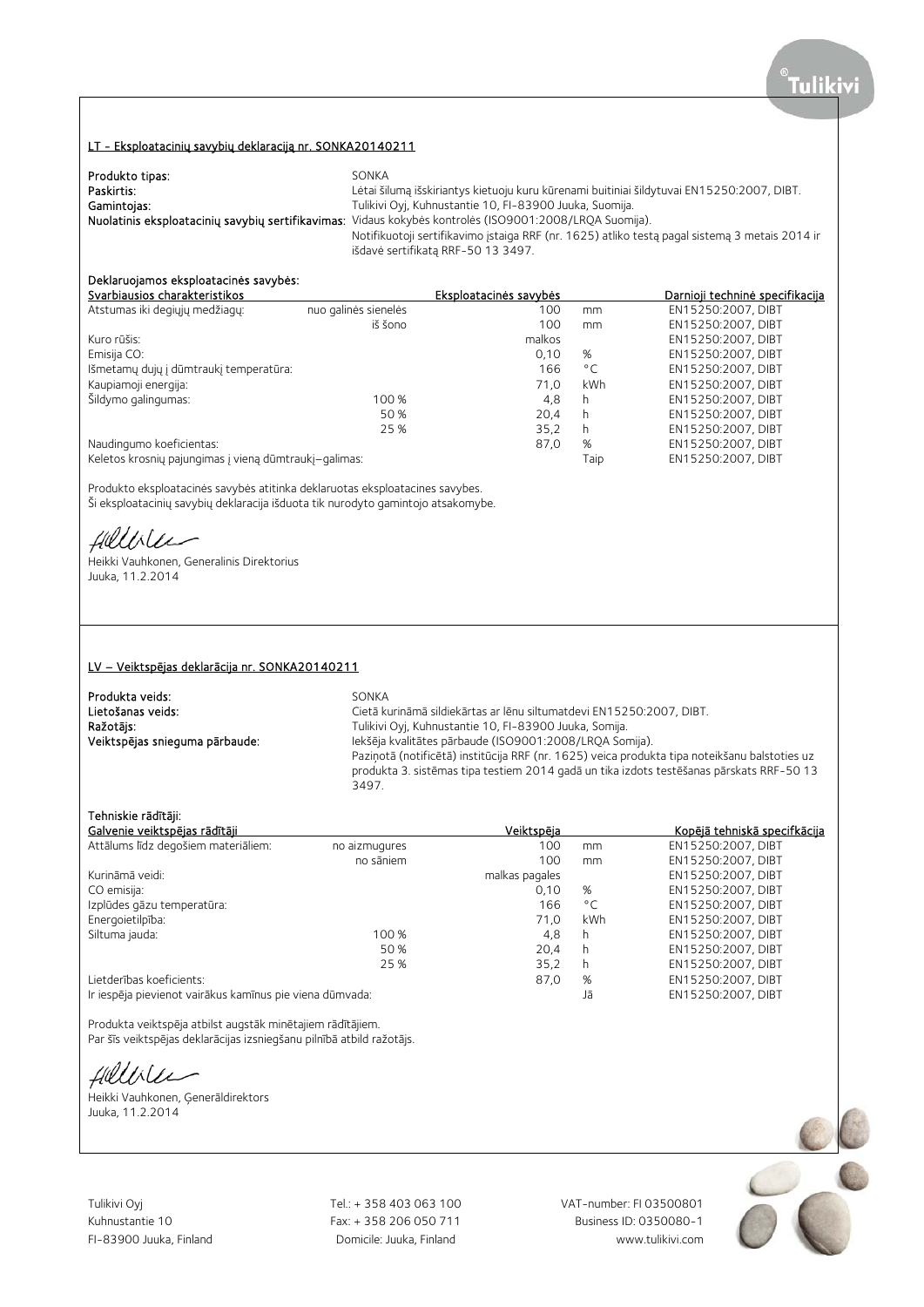#### SI - Izjava o zmogljivosti nr. SONKA20140211

| Tip proizvoda:      | SONKA                                                                                                   |
|---------------------|---------------------------------------------------------------------------------------------------------|
| Predvidena uporaba: | Naprave na trdna goriva, ki počasi oddajajo toploto EN15250:2007, DIBT.                                 |
| Proizvajalec:       | Tulikivi Oyj, Kuhnustantie 10, FI-83900 Juuka, Finska.                                                  |
|                     | Potrdilo o nespremenljivosti lastnosti proizvoda: Notranji nadzor kakovosti (ISO9001:2008/LRQA Finska). |
|                     | Pooblaščen laboratorij RRF (nr. 1625) je na podlagi preizkušanja tipa po sistemu 3 v letu               |
|                     | 2014 izvedel in izdal potrdilo o preizkusu RRF-50 13 3497.                                              |

# Izjava učinkovitosti<br>Pistvane značilnasti

| Bistvene značilnosti                           |            | Učinkovitost |              | Usklajena tehnična specifikacija |
|------------------------------------------------|------------|--------------|--------------|----------------------------------|
| Odmik od vnetljivih materialov:                | zadaj      | 100          | mm           | EN15250:2007, DIBT               |
|                                                | ob straneh | 100          | mm           | EN15250:2007, DIBT               |
| Vrsta goriva:                                  |            | les          |              | EN15250:2007, DIBT               |
| Emisija CO:                                    |            | 0.10         | %            | EN15250:2007. DIBT               |
| Temperatura plinov:                            |            | 166          | $^{\circ}$ C | EN15250:2007, DIBT               |
| Akumulirana toplota:                           |            | 71.0         | kWh          | EN15250:2007, DIBT               |
| Oddana toplotna moč:                           | 100 %      | 4,8          | h            | EN15250:2007. DIBT               |
|                                                | 50 %       | 20.4         | h.           | EN15250:2007, DIBT               |
|                                                | 25 %       | 35.2         | h.           | EN15250:2007, DIBT               |
| Izkoristek:                                    |            | 87.0         | %            | EN15250:2007. DIBT               |
| Možen priklop več kaminov na skupno dimno cev: |            |              | Da           | EN15250:2007, DIBT               |

Delovanje izdelka je v skladu z zgoraj navedenimi lastnostmi. Izjava o zmogljivosti je izdana na odgovornost proizvajalca.

Hillville

Heikki Vauhkonen, Managing Director Juuka, 11.2.2014

#### SK - Deklarácia výkonu nr. SONKA20140211

| Typ produktu:                 | SONKA                                                                                    |
|-------------------------------|------------------------------------------------------------------------------------------|
| Použitie:                     | Spotrebiče pomaly uvoľňujúce teplo spaľujúce tuhé palivo EN15250:2007, DIBT.             |
| Výrobca:                      | Tulikivi Oyi, Kuhnustantie 10, FI-83900 Juuka, Fínsko.                                   |
| Overenie stálosti vlastností: | Interná kontrola kvality (ISO9001:2008/LRQA Fínsko).                                     |
|                               | Notifikované laboratórium RRF (nr. 1625) vykonalo určenie typu výrobku na základe skúšky |
|                               | typu podľa systému 3 v roku 2014 a vydalo skúšobnú správu RRF-50 13 3497.                |

# Deklarované vlastnosti:

| Základné vlastnosti                                          |        | Výkon |              | Harmonizovaná technická špecifikácia |
|--------------------------------------------------------------|--------|-------|--------------|--------------------------------------|
| Vzdialenosť od horľavých povrchov:                           | vzadu  | 100   | mm           | EN15250:2007, DIBT                   |
|                                                              | z boku | 100   | mm           | EN15250:2007, DIBT                   |
| Typy paliva:                                                 |        | drevo |              | EN15250:2007. DIBT                   |
| CO emisie:                                                   |        | 0.10  | %            | EN15250:2007, DIBT                   |
| Teplota spalín na výstupe:                                   |        | 166   | $^{\circ}$ C | EN15250:2007. DIBT                   |
| Akumulovaná energia:                                         |        | 71.0  | kWh          | EN15250:2007, DIBT                   |
| Dĺžka tepelného výkonu:                                      | 100 %  | 4,8   | h            | EN15250:2007, DIBT                   |
|                                                              | 50 %   | 20.4  | h            | EN15250:2007. DIBT                   |
|                                                              | 25 %   | 35.2  | h.           | EN15250:2007, DIBT                   |
| Účinnosť:                                                    |        | 87,0  | %            | EN15250:2007, DIBT                   |
| Možnosť pripojenia viacerých spotrebičov na komínové teleso: |        |       | Ano          | EN15250:2007, DIBT                   |

Vlastnosti produktu sú v súlade s vyššie uvedenými vlastnosťami.

Toto vyhlásenie o vlastnostiach je vydané s výhradnou zodpovednosťou výrobcu.

Helliler

Heikki Vauhkonen, Generálny Riaditeľ Juuka, 11.2.2014



FI-83900 Juuka, Finland Domicile: Juuka, Finland www.tulikivi.com